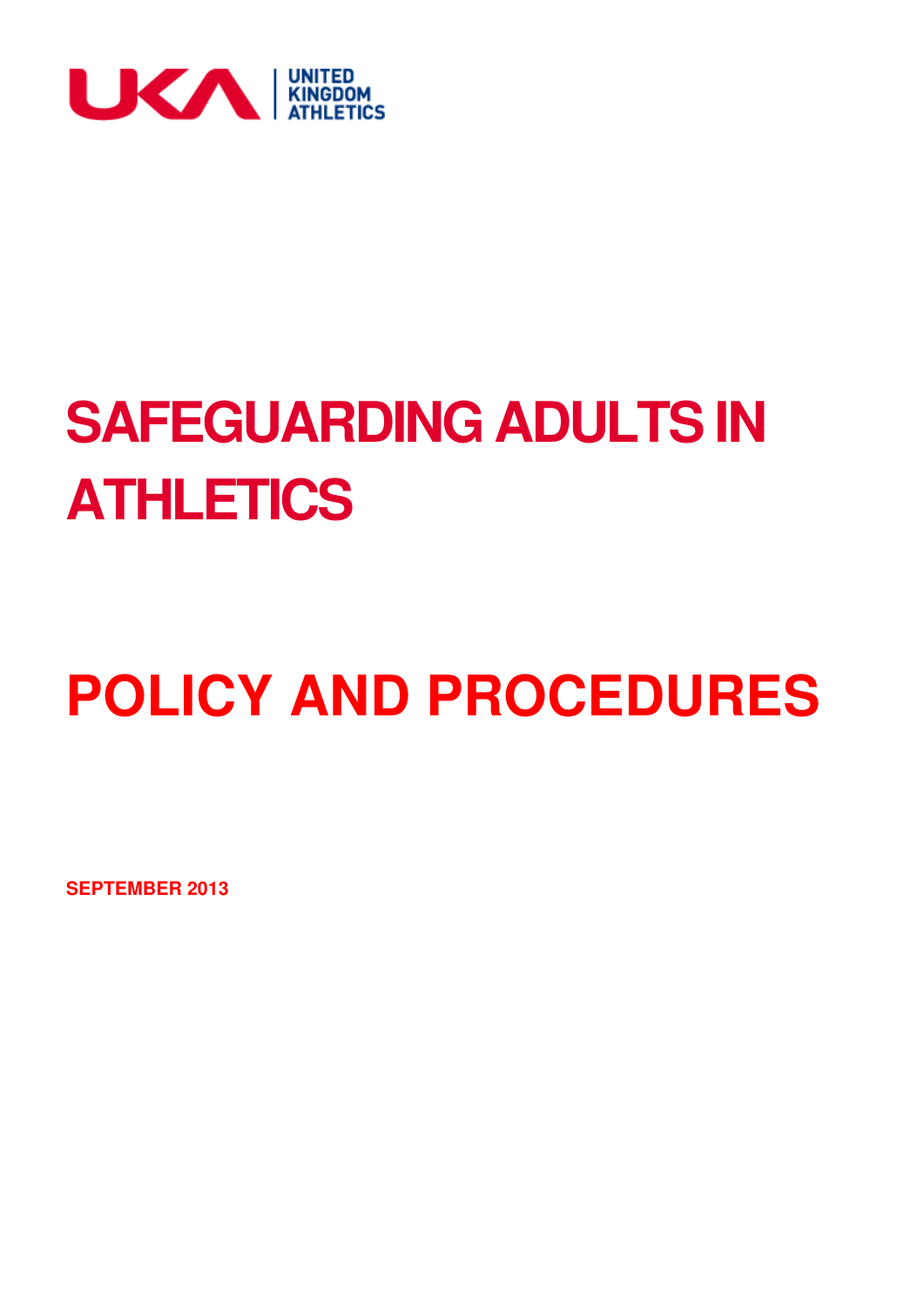## **Policy Objectives**

#### Introduction

Everyone who takes part in athletics is entitled to participate in an enjoyable and safe environment. To ensure this Athletics in the UK which encompasses UK Athletics Limited, England Athletics Limited, Welsh Athletics Limited, Scottish Athletics Limited and Athletics Northern Ireland is committed to establishing and implementing policies and procedures to ensure a safe athletics environment.

Best practise in athletics benefits everyonethe sport's governing bodies, coaches and officials, teachers, parents, carers and athletes. Most importantly, it ensures that adults at risk of abuse who choose to participate in athletics have a safe and fun experience.

Our objective is to build a safer future in athletics for all adults at risk of abuse

All adults at risk of abuse are entitled to a duty of care and to be protected from abuse. Abuse can occur anywhere. With over 250,000 children involved in athletics in the UK and 100,000 adults involved, the chances are very real that there are some individuals abusing their power over adults at risk of abuse in athletics.

Athletics is committed to devising, implementing and updating policies and procedures to promote best practice when working with adults at risk of abuse and to ensure that everyone in the sport understands and accepts their responsibilities to safeguard adults at risk of abuse from harm and abuse. This means taking action to report any concerns about their welfare. It is not the responsibility of athletics to determine whether or not abuse has taken place, this is the domain of the adults at risk of abuse professionals.

## **Policy Statement**

UK Athletics Limited, England Athletics Limited, Welsh Athletics Limited, Scottish Athletics Limited and Athletics Northern Ireland fully accept their legal and moral obligations to provide a duty of care, to protect all adults at risk of abuse and safeguard their welfare, irrespective of age, disability, gender, ethnicity, gender identity religion or belief and sexual orientation.

This document is based on the following principles:-

- Everyone has the right to live their life free from violence, fear and abuse.
- All adults have the right to be protected from harm and exploitation.
- All adults have the right to independence which involves a degree of risk.

## **A Shared Responsibility**

Effective inter-agency working is crucial for the protection of adults from abuse. Effective information sharing, collaboration and understanding between agencies and professionals are key elements in adult protection. Although Social services are the lead agency in working with those who are vulnerable to abuse, protecting adults from harm is not the sole responsibility of any one agency.

## **Principles of the Mental Capacity Act 2005**

- There is a presumption of Capacity
- Individuals are supported to make their own decisions
- Individuals must retain the right to make eccentric or unwise decisions.
- Everything done for or on behalf of people without capacity must be done in their best interests
- Anything done for or on behalf of people without capacity should be the least restrictive to their basic rights and freedom.

## **Principles of Confidentiality**

The right to privacy and dignity of any vulnerable adult will be respected at all times and protection of all confidential information is recognised as good practice. In every situation it will be assumed that a person can make their own decisions unless it is proven that they are unable to do so.

 The sharing of information must be strictly on a need to know basis as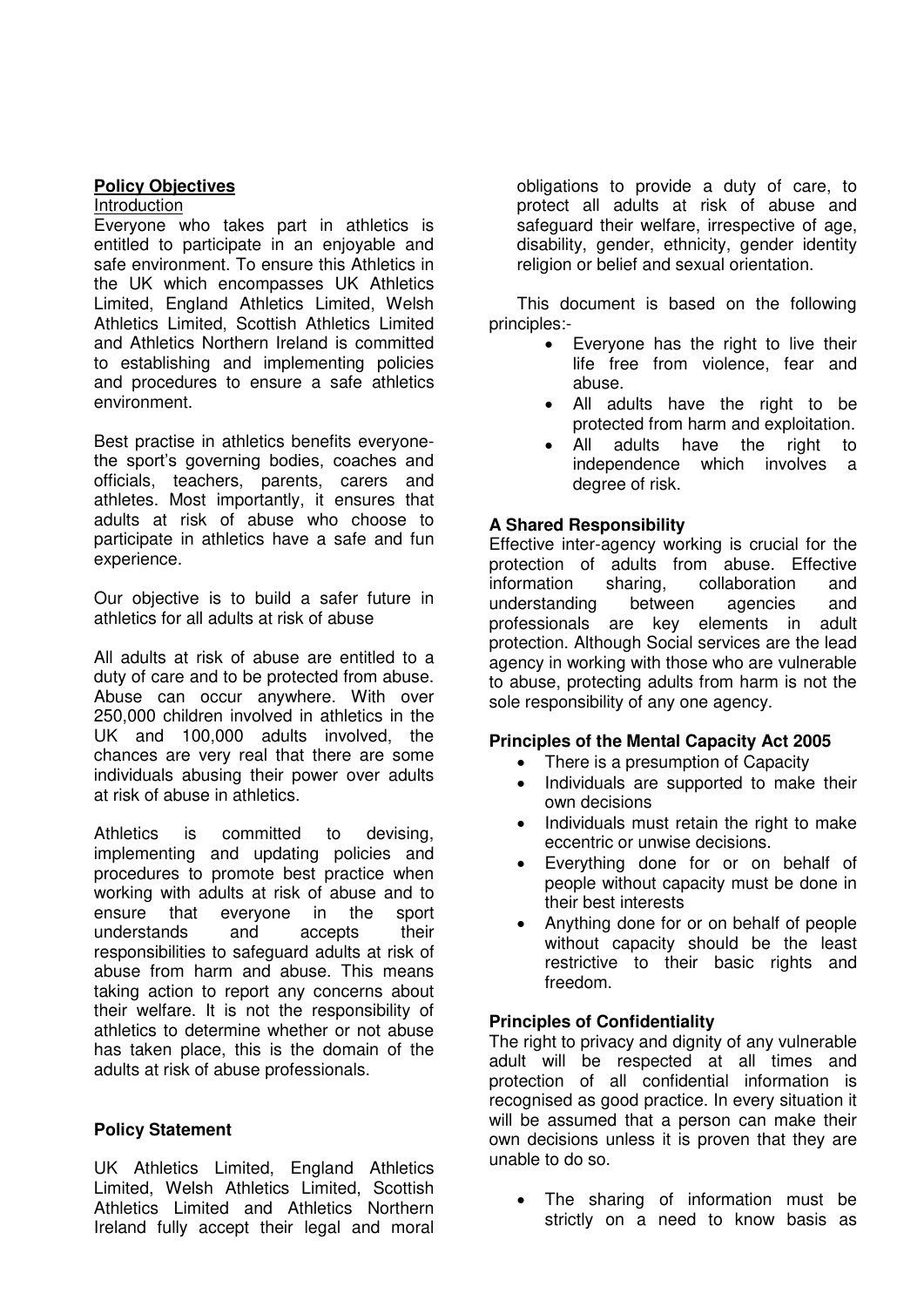stipulated in the Data Protection Act (1998).

- Informed consent should be obtained as far as is possible
- No assurances of absolute confidentiality should be given and should not be confused with secrecy as this may hinder the safeguarding objective of making people safe.

## **Definitions**

## **Vulnerable Adult**

This policy and its accompanying procedures apply to people-

- **Who are aged 18 years and over:**
- Who are, or may be , in need of Community Care services because of learning or physical disability, older age or physical or mental illness
- **Who are, or may be, unable to take care** of themselves, or unable to protect themselves from harm or exploitation by others.

The aim of this policy is to ensure protection from, and the prevention of, the abuse of vulnerable adults.

The phrase vulnerable adult recognises the high prevalence of abuse experienced by this group, but it should be recognised that this definition is contentious. Thus the area of work covered by 'No Secrets'<sup>1</sup> has increasingly become known as 'Safeguarding Adults' at risk of abuse.

## **Abuse**

*Abuse is a violation of an individual's human and civil rights by any other person or persons*.

A consensus has emerged identifying the following main different forms of abuse:

- **physical abuse**, including hitting, slapping, pushing, kicking, misuse of medication, restraint or inappropriate sanctions;
- **sexual abuse,** including rape and sexual assault or sexual acts to which the vulnerable adult has not consented, or could not consent or was pressured into consenting;
- **psychological abuse,** including emotional abuse, threats of harm or abandonment, deprivation of contact, humiliation, blaming, controlling, intimidation, coercion, harassment, verbal abuse, isolation or withdrawal from services or supportive networks';
- **financial or material abuse,** including theft, fraud, exploitation, pressure in connection with wills, property or inheritance or financial transactions, or the misuse or misappropriation of property, possessions or benefits;
- **neglect and acts of omission** including ignoring medical or physical care needs, failure to provide access to appropriate health, social care or educational services, the withholding of the necessities of life, such as medication, adequate nutrition and heating ; and
- **discriminatory abuse** including racist, sexist, that based on a person's disability, and other forms of harassment, slurs or similar treatment.

Any or all of these types of abuse may be perpetrated as a result of deliberate intent, negligence or ignorance.

## **Risk Factors**

There are certain factors and situations that place people at particular risk of being abused. The presence of one or more of these factors does not automatically imply abuse will result, but may increase the likelihood:

- Need for intimate personal care. Certain personal care needs may present more opportunity for abuse;
- Role reversal, for example, the adult child taking over parental role;
- Living in the same household as a known abuser
- Where there is a family history of abuse
- Where an adult is dependant on others or others are dependant on them
- Inappropriate or dangerous physical or emotional environment;
- Where there is a change in the life style of a member of the household

 $\overline{a}$ <sup>1</sup> Department of Health guidance document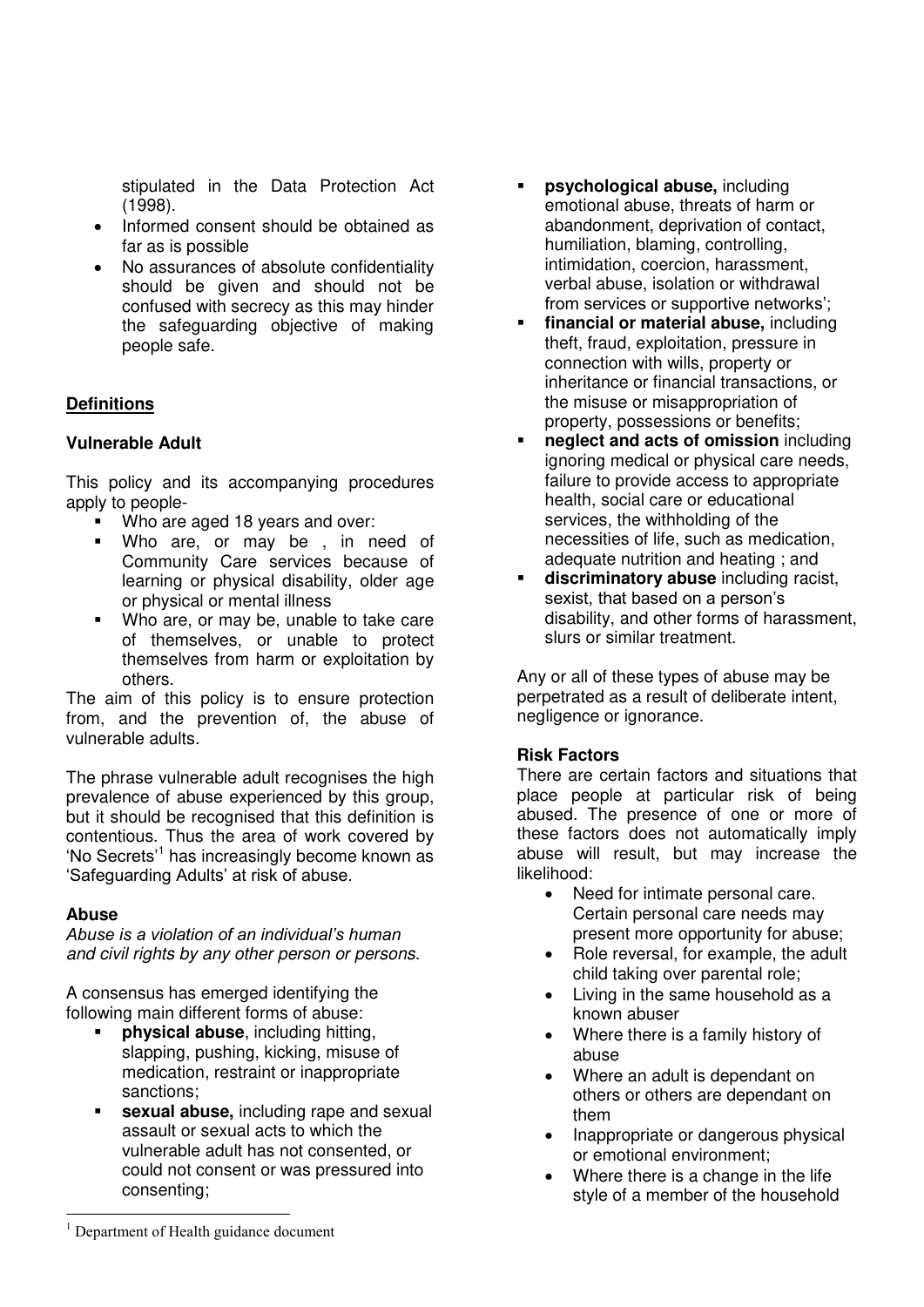for example, unemployment, employment, illness

- A member of the household experiencing emotional or social isolation
- The existence of financial problems
- Difference in communication or a breakdown in communication.

## **Alerting**

Everyone reading this document must regard himself or herself as an alerter.

Alerting or raising a concern about abuse means:

- Recognising signs of abuse/ongoing bad practice
- Responding to a disclosure
- Reporting a concern, allegation or disclosure
- Recording initial information
- Working strictly in accordance with antidiscriminatory practice.

As an alerter you are:

- $\triangleright$  Not being asked to verify or prove that information is true
- $\triangleright$  Required to log your concerns and report them to an appropriate person or organisation

Only the Police have the responsibility to establish whether a criminal offence has been committed.

## **Alerting Procedure**

This procedure applies to any concern, allegation or disclosure in any setting.

In an emergency you must dial 999 for either the police or an ambulance

In all cases of concern, allegations or disclosure you should advise and assist the vulnerable adult to contact the Adult Social Care Services for the Local Authority where they live. *Social Care services details can be found on your area's County Council website.*

Do not undertake to keep any disclosure of abuse confidential. It is important to explain to the vulnerable adult before a disclosure that you may have to discuss the information given with a

person in a more responsible position than yourself.

The welfare of the vulnerable adult is paramount.

## **Good Practice Guidelines**

Recognising signs of adult abuse:

- Thinking about what you see and asking yourself if it is acceptable practice
- Working strictly in accordance with antioppressive practice
- Taking seriously what you are told
- Being alert to hints, signals, non verbal communication that could indicate abuse

Responding to disclosure

- Incidents of abuse or crimes may only come to light because the abused person themselves tells someone
- The person may not consider that they are being abused when they tell you what happened to them
- Disclosure may take place many years after the actual event
- Disclosure may take place when the person has left the setting in which they were abused
- Even if there is a delay the information must be taken seriously

If someone makes an allegation or discloses to you :

## **DO**

- Stay calm and try not to show shock
- **E** Listen carefully
- Be sympathetic
- **Tell the person that:**
- $\triangleright$  They did the right thing in tell you
- $\triangleright$  You are treating the information seriously
- $\triangleright$  It was not their fault
- $\triangleright$  You may have to pass the information on to more responsible persons
- $\triangleright$  Inform UKA welfare team
- $\triangleright$  Write down what the person said to you as soon as possible

## **DO NOT**

Question the person about the incident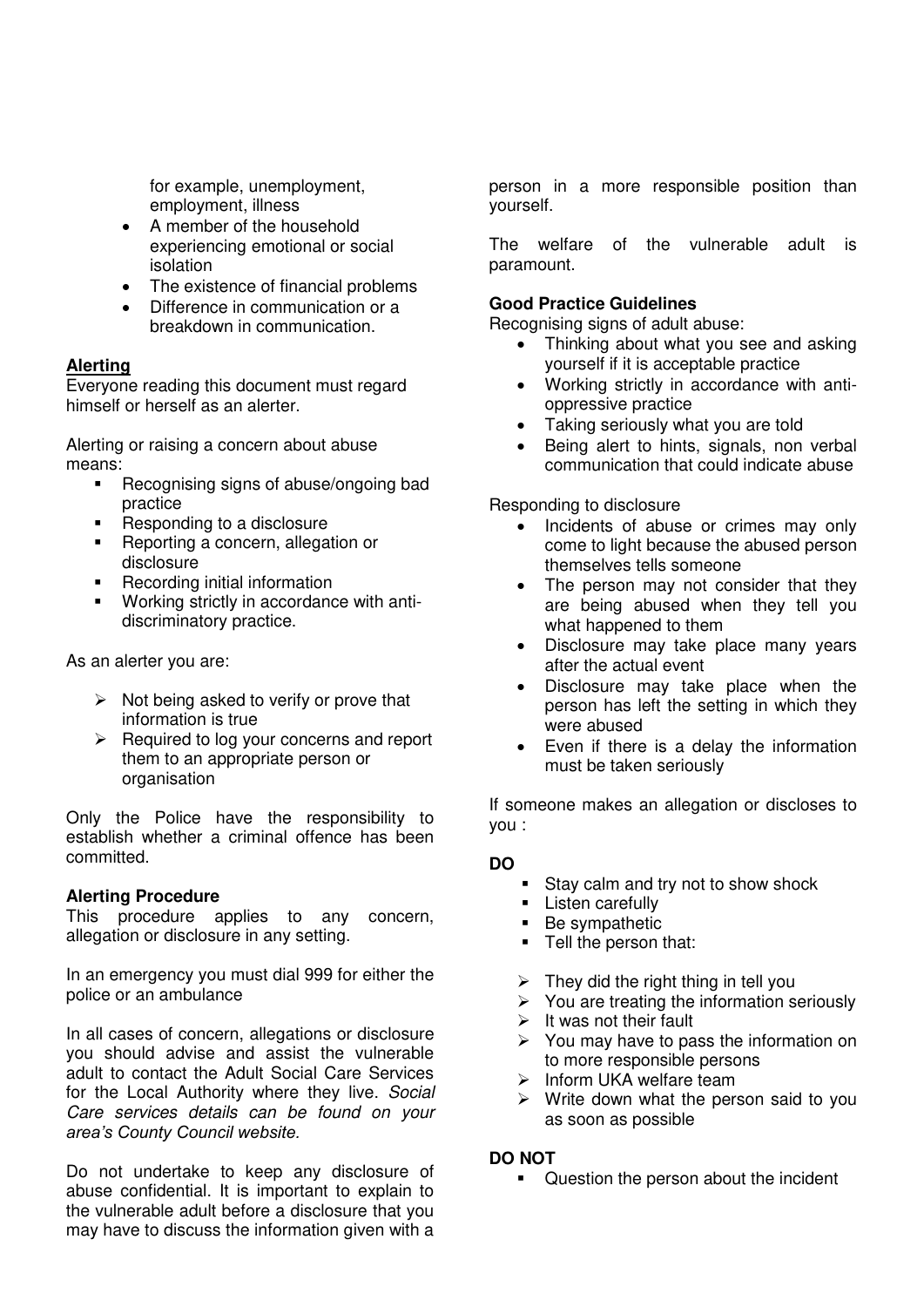- **Ask the person who, what, why, where** when questions, this is the role of the police
- Promise to keep secrets
- **Make promises that you cannot keep**
- Contact the alleged abuser
- Be judgemental
- Gossip about the incident

When in doubt seek the advice of the UKA Welfare team

## **Reporting**

- $\triangleright$  Record your concerns in writing making a note of the date, time your concerns and the circumstances surrounding them,as well as anything that has been said.
- ▶ Contact your Club welfare Officer or your council adult protection team within social services or social care department or the local police.
- $\triangleright$  Be prepared to provide the following details:-
	- Your name, address, telephone number and your role
	- As many details about the vulnerable person as you can. You must not however disclose confidential information such as the persons diagnosis or gender orientation unless it is relevant to the situation.
	- **What you have been told or observed** about the person
	- **What the vulnerable person has said** in response to any suspicions or concerns you have had.
	- The action you have taken so far
	- When you make the referral agree withy the person you are making the referrral to what the persons carers will be told by whom and when.
- $\triangleright$  Social care or the police will advise you on what to do next, including whether the carers should be involved. Social care will then take responsibility for ensuring that appropraite enquires are made.

## **Charitable Organisations**

Mencap [http://www.mencap.org.uk](http://www.mencap.org.uk/)

The Ann Craft Trust (protecting people with learning disabilities) [http://www.anncrafttrust.org](http://www.anncrafttrust.org/)

Action on Elder Abuse [http://www.elderabuse.org.uk](http://www.elderabuse.org.uk/)

Womens Aid ( Domestic violence) [http://womensaid.org.uk](http://womensaid.org.uk/)

#### **Legislation and Guidance**

Safeguarding Vulnerable Grouips Act 2006

The Protection of Vuilnerable Groups (Scotland) Act 2007

The Safeguarding Vulnerable Groups ( Northern Ireland) Order 2007

No Secrets- guidance on developing and implementing policies and procedures to protect vulnerable adults from abuse

The Mental Capacity Act 2005 and Code of Practice

#### **Help for Victims**

Victim Support [http://www.victimsupport.org.uk](http://www.victimsupport.org.uk/)

Citizens Advice <http://www.adviceguide.org.uk/index.htm>

**Samaritans** [http://www.samaritans.org.uk](http://www.samaritans.org.uk/)